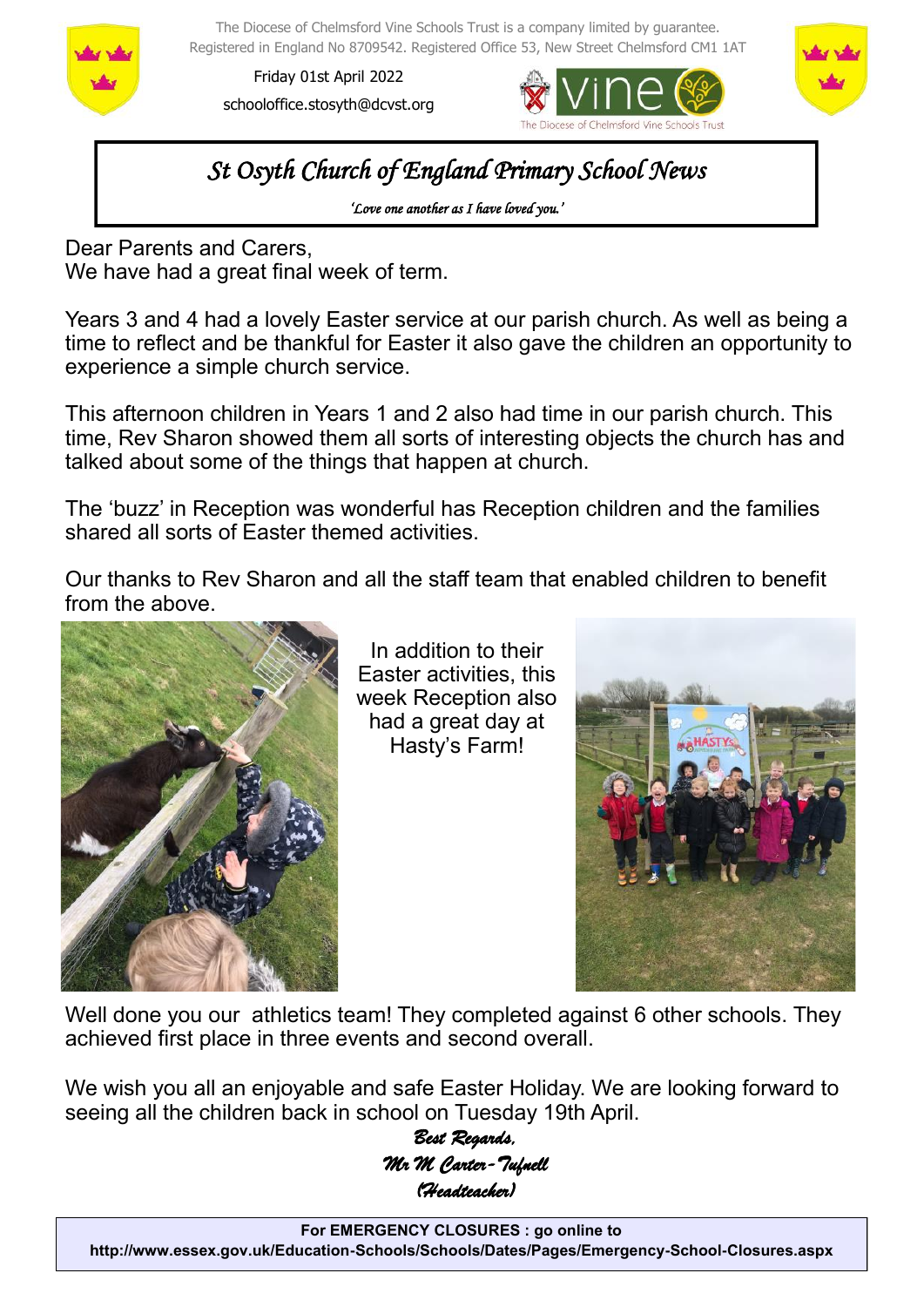#### **School dinners - bookings can now be made until the 22nd April 2022**

Dinner bookings need to be made online, please select your meal choices and add the items to the basket before proceeding to the checkout. If your child is eligible for free school meals or universal infant free school meals you also need to complete the checkout process but you will not be charged.

**If you think you may be eligible for free school meals please contact the school office for a form.** 

Everyone is reminded not to park on the zig zag lines outside school and also to be considerate to all our neighbours and not to block their driveways.



All children must have a full **named** PE kit in school every day.

**PE Kit: Black shorts,** 



**White t-shirt, Plimsols**

**Additional items allowed for outside: Plain tracksuit bottoms, top and trainers**

Children can wear a Fitbit (or similar) to school, but it is their responsibility to keep it safe during the day.

**All Watches, Fitbits and earrings need to be removed for P.E. lessons**



 **School Uniform**

Our full uniform policy can be accessed on our website: https://st-[osyth.essex.sch.uk/key](https://st-osyth.essex.sch.uk/key-information/uniform/)-information/uniform/ Alternatively, hard copies can be requested from our school office. New Prices from 1st April 2022



**Lost Property**

Please ensure that all uniform is named, in order for it to be returned to your children.



This also applies to coats and lunch boxes.



**Breakfast Club** is open from 7.45am for **all ages**, costing **£3.00 per session**.

Please accompany your children into the school office, the children have breakfast and a chance to play. If you unexpectedly need to use Breakfast Club your child can be booked in on arrival, but payment must be made before the end of the day.

 **These sessions must be booked and paid for on school money in advance**.



## **Club News**

Summer clubs will start on 25h April 2022, Please check your e-mails for link to book.